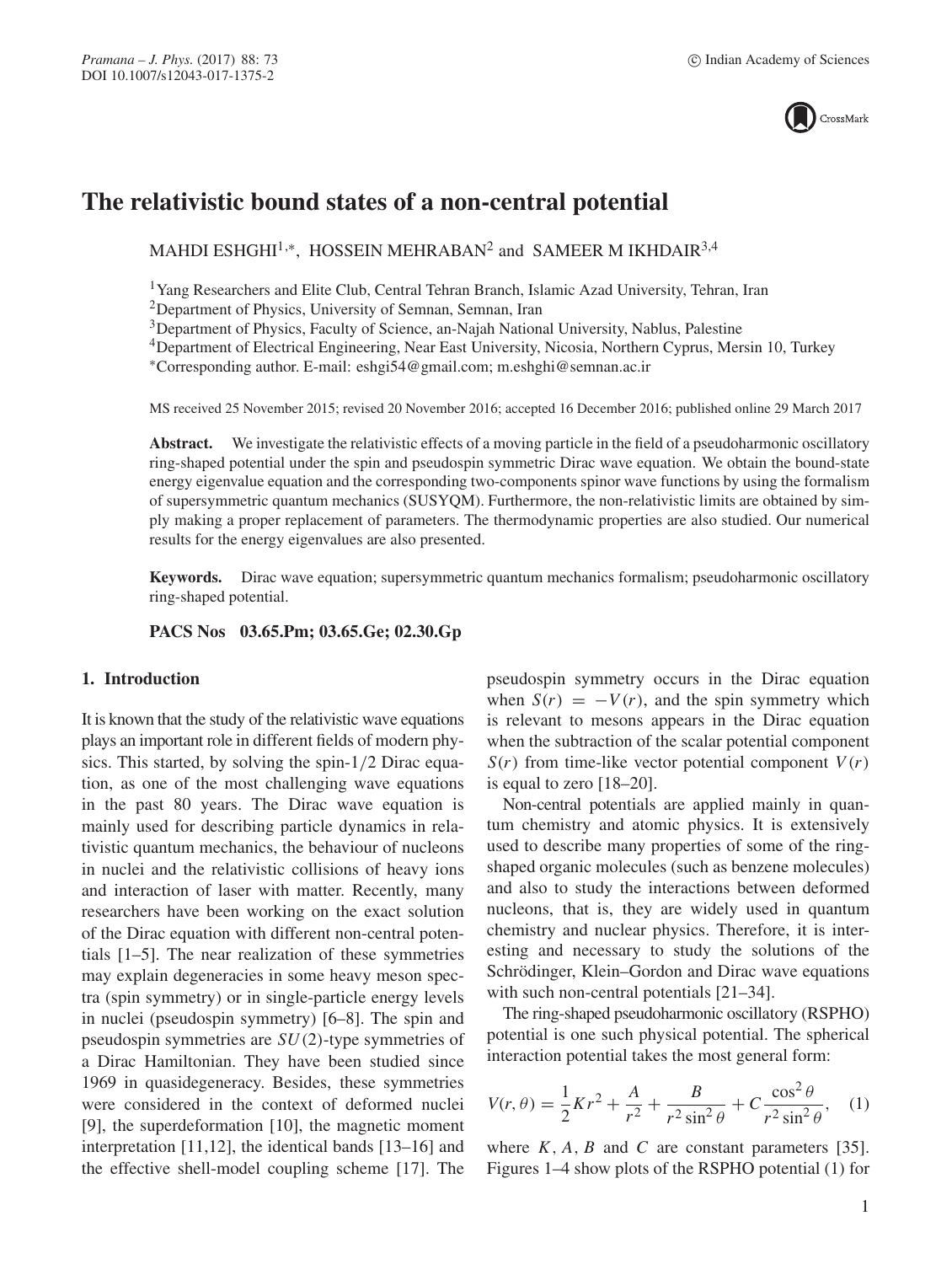

Figure 1. A plot of the RSPHO potential (1) in the range  $r = [-5, 5]$  and  $\theta = [0, \pi]$  when  $A = B = 0.01$ ,  $C = 0.01$ and  $K = 0.001$ .



**Figure 2.** A plot of the RSPHO potential (1) in the range  $r = [-5, 5]$  and  $B = [0, 1]$  when  $\theta = \pi/4$ ,  $A = 0.01$ ,  $C =$ 0.01 and  $K = 0.001$ .

the given set of parameters values:  $A = B = 0.01$ ,  $C = 0.1$  and  $K = 0.001$  as explained in each figure.

This paper is organized as follows. In §2, we solve the Dirac equation with the RSPHO potential (1) in the presence of pseudospin and spin symmetries. We obtain the energy eigenvalue equations and the corresponding spinor wave functions by using the supersymmeric quantum mechanics (SUSYQM) method. In addition, we calculate some numerical results for the energy eigenvalue equation. Further, we find the non-relativistic limits of our solution by a proper replacement of parameters. We briefly discuss the thermodynamic properties of this non-central RSPHO potential. Finally, we present our conclusions in §3.



**Figure 3.** A plot of the RSPHO potential (1) in the range  $r = [-5, 5]$  and  $K = [0, 1]$  when  $\theta = \pi/4$ ,  $A = B =$  $C = 0.01$ .



**Figure 4.** A plot of the RSPHO potential (1) in the range  $r = [-5, 5]$  and  $C = [0, 0.01]$  when  $\theta = \pi/4$ ,  $A =$ 0.01,  $B = 0.01$  and  $K = 0.001$ .

### **2. Solution of the Dirac equation**

The Dirac Hamiltonian in the natural units of  $\hbar = c$  = 1, is [36,37]

$$
H = \vec{\alpha} \cdot \vec{p} + \beta (M + S(\vec{r})) + V(\vec{r}), \qquad (2)
$$

where  $V(\vec{r})$  and  $S(\vec{r})$  stand for scalar and time-like vector non-central RSPHO potential, respectively,  $\vec{\alpha}$ and  $\beta$  are Dirac matrices and M denotes the composite fermionic mass. Thus, the Dirac equation can be written as

$$
\left[\vec{\alpha} \cdot \vec{p} + \beta(M + S(\vec{r})) + V(\vec{r})\right] \Psi(\vec{r}) = E \Psi(\vec{r}), \quad (3)
$$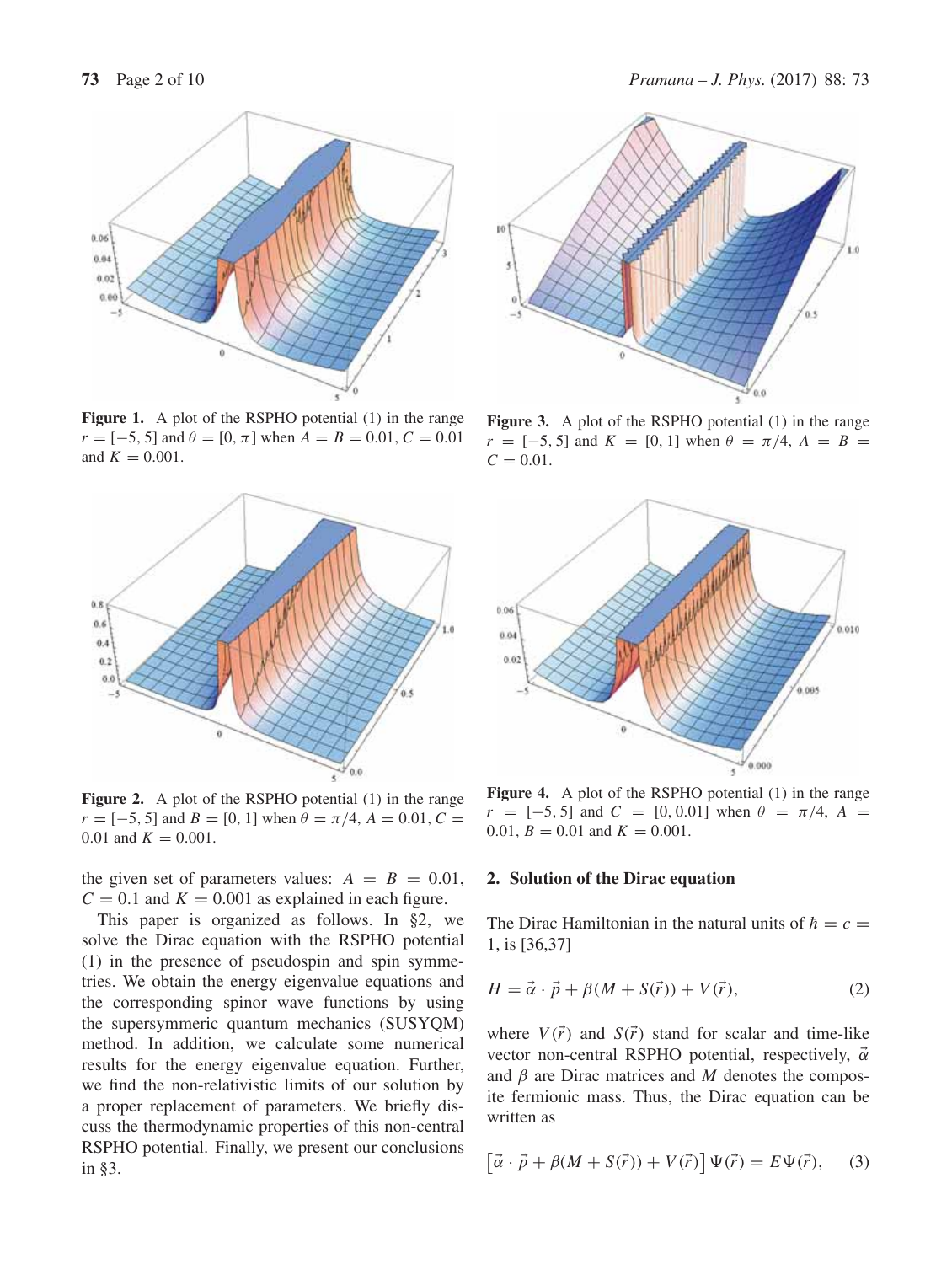where  $E$  denotes the binding energy and the momentum  $\vec{p} = -i\vec{\nabla}$ . In the Pauli–Dirac representation, let us define the two spinor-component wave functions as

$$
\Psi(\vec{r}) = \begin{pmatrix} \varphi(\vec{r}) \\ \chi(\vec{r}) \end{pmatrix},\tag{4}
$$

so that we can obtain the following two coupled equations:

$$
(\vec{\alpha} \cdot \vec{p}) \chi(\vec{r}) = \left[ E - M - V(\vec{r}) - S(\vec{r}) \right] \varphi(\vec{r}) \tag{5}
$$

and

$$
(\vec{\alpha} \cdot \vec{p}) \varphi(\vec{r}) = \left[E + M - V(\vec{r}) + S(\vec{r})\right] \chi(\vec{r}).\tag{6}
$$

The spin symmetry demands that the scalar potential should be equal to the time-like vector potential, that is,  $S(\vec{r}) = V(\vec{r})$ . So, we have the following decoupled equations for the upper and lower spinor components of the wave function:

$$
[p^{2} + 2(E + M)V(\vec{r})]\varphi(\vec{r}) = (E^{2} - M^{2})\varphi(\vec{r})
$$
 (7)

and

$$
\chi(\vec{r}) = \frac{(\vec{\sigma} \cdot \vec{p})}{(E+M)} \varphi(\vec{r}),\tag{8}
$$

respectively.

After substituting eq. (1) into eq. (7), we can obtain a second-order Schrödinger-like differential equation for the upper-spinor component as

$$
\begin{cases}\n-\nabla^2 + 2(E + M) \left[ \frac{K}{2} r^2 + \frac{A}{r^2} + \frac{B}{r^2 \sin^2 \theta} + C \frac{\cos^2 \theta}{r^2 \sin^2 \theta} \right] \n\end{cases}
$$
\n
$$
+ C \frac{\cos^2 \theta}{r^2 \sin^2 \theta} \left[ \frac{\phi(\vec{r})}{r^2} - (E^2 - M^2) \phi(\vec{r}) \right].
$$
\n(9)

Further, we need to separate the variables by inserting the following form of the upper component of the wave function given by

$$
\varphi(\vec{r}) = \frac{R(r)}{r} G(\theta) F(\phi), \qquad (10)
$$

into eq. (9) and this leads to the following set of second-order differential equations:

$$
\left\{-\frac{d^2}{dx^2} + K(E+M)r^2 + [2A(E+M) + \lambda]\frac{1}{r^2}\right\}R(r) = (E^2 - M^2)R(r)
$$
\n(11)

$$
\left\{ -\frac{d^2}{d\theta^2} - \cot\theta \frac{d}{d\theta} - \lambda \right. + \frac{2(E+M)(B+C\cos^2\theta) + m^2}{\sin^2\theta} \right\} G(\theta) = 0 \quad (12)
$$

and

$$
\frac{\mathrm{d}^2 F(\phi)}{\mathrm{d}\phi^2} + m^2 F(\phi) = 0,\tag{13}
$$

where  $\lambda = \ell(\ell+1)$  and  $m^2$  are two separation constants. The general solution to eq. (13) is

$$
F(\phi) = \frac{1}{\sqrt{2\pi}} e^{im\phi}, \quad m \in Z = 0, \pm 1, \pm 2, \dots
$$
 (14)

#### 2.1 *Solution of the angular part*

Now, we seek to find a solution for the angular part of the wave function  $G(\theta)$ . Now, by letting

$$
G(\theta) = H(\theta) / \sqrt{\sin \theta}, \qquad (15)
$$

and inserting it into eq. (12), one can obtain the Schrödinger-like equation:

$$
\left(\frac{\mathrm{d}^2}{\mathrm{d}\theta^2} + \tilde{V}\cot^2\theta\right)H(\theta) = \tilde{E}H(\theta), \qquad 0 \le \theta \le \pi,
$$
\n(16)

where we have identified

$$
\tilde{E} = -\lambda - \frac{1}{2} + 2(E + M) B + m^{2},
$$
\n
$$
\tilde{V} = -2(E + M)(B + C) - m^{2} + \frac{1}{4},
$$
\n(17)

and the function  $H(\theta = 0) = H(\theta = \pi) = 0$ , must vanish at the end points.

Now, we need to solve eq. (16) by using the basic concepts of SUSYQM formalism [38–41]. We can start by writing down the ground-state lower spinor component  $G_0(\theta)$  as

$$
G_0(\theta) = \exp\left(-\int W(\theta) d\theta\right),\tag{18}
$$

with  $W(\theta)$  being the superpotential in the SUSYQM formalism. Hence, the substitution of eq. (18) into eq. (16) leads to the following equation satisfying  $W(\theta)$  as

$$
W^{2}(\theta) - W'(\theta) = \tilde{V} \cot^{2} \theta - \tilde{E}_{0}.
$$
 (19)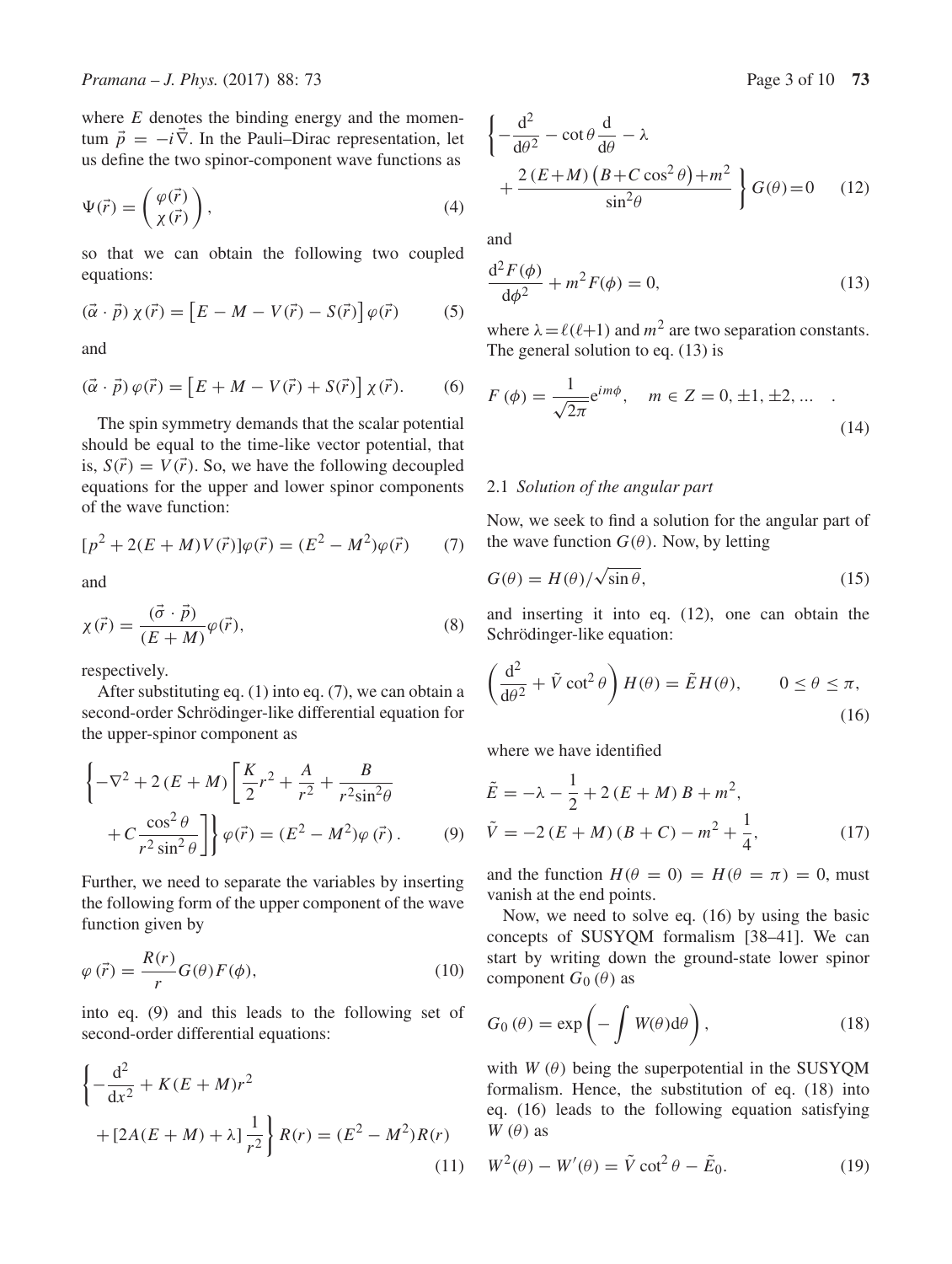Taking the superpotential form as  $W(\theta) = -Q \cot \theta$ and substituting it into eq. (19) we obtain the conditions,

$$
Q = \tilde{E}_0 \tag{20}
$$

and

$$
Q^2 - Q = \tilde{V},\tag{21}
$$

where

$$
Q = \frac{1}{2} \pm \sqrt{\frac{1}{4} + \tilde{V}}.
$$
 (22)

Thus, the SUSYQM partner potentials  $V_+(\theta)$  and  $V_-(\theta)$  are given by

$$
V_{+}(\theta) = W^{2}(\theta) + W'(\theta)
$$
  
=  $(Q^{2} + Q) \csc^{2} \theta - Q^{2}$   
=  $(Q^{2} + Q) \cot^{2} \theta - Q$  (23)

and

$$
V_{-}(\theta) = W^{2}(\theta) - W'(\theta)
$$
  
= (Q<sup>2</sup> - Q) cosec<sup>2</sup> \theta - Q<sup>2</sup>  
= (Q<sup>2</sup> - Q) cot<sup>2</sup> \theta - Q, (24)

respectively. Equations (23) and (24) demonstrate that  $V_{+}(\theta)$  and  $V_{-}(\theta)$  are varied in similar shapes.

If the condition  $V_+(\theta, a_0) = V_-(\theta, a_1) + R(a_1)$  is to be satisfied, the partner Hamiltonians are called shapeinvariant, where  $a_1$  is a new set of parameters uniquely determined from the old set via the mapping  $F: a_0 \mapsto$  $a_1 = F(a_0)$  and  $R(a_1)$  does not include the independent variable  $\theta$ . In such a case  $E_n = \sum_{k=1}^n R(a_k)$ . Now, we can write out  $V_{+}(\theta)$  as

$$
V_{+}(\theta) = W^{2}(\theta) + W'(\theta)
$$
  
= (Q + 1) \times [(Q + 1) - 1] cosec<sup>2</sup> \theta  
-(Q + 1)<sup>2</sup> + (Q + 1)<sup>2</sup> - Q<sup>2</sup>. (25)

So the potential  $V_-(\theta)$  is a shape-invariant potential as defined with

$$
a_0 = Q,\t\t(26)
$$

 $a_1 = F(a_0) = a_0 + 1 = Q + 1,$  (27)

$$
a_n = a_0 + n = Q + n. \tag{28}
$$

Hence, the partner potentials  $V_{+}(\theta)$  and  $V_{-}(\theta)$  satisfy the relationship  $V_+(\theta, a_0) = V_-(\theta, a_1) + R(a_1)$ , and  $R(a_n)$  can be obtained from the following relation as

$$
R(a_1) = -a_0^2 + a_1^2,\tag{29}
$$

$$
R(a_2) = -a_1^2 + a_2^2,\tag{30}
$$

$$
R(a_3) = -a_2^2 + a_3^2,
$$
\n(31)

. .

$$
R(a_n) = -a_{n-1}^2 + a_n^2.
$$
 (32)

For example, we can obtain, from eq. (29), the above relation  $R(a_1) = 1 + 2Q$  and so forth. The groundstate energy of  $V_-(\theta)$  is zero. For the partner potential  $V_-(\theta)$ , the energy spectrum is given by refs [42–44]

$$
\tilde{E}_n^{(-)} = \sum_{k=1}^n R(a_k) = R(a_1) + R(a_2) + \dots + R(a_n)
$$
  
=  $-a_0^2 + a_n^2 = n^2 + 2nQ,$  (33)

$$
\tilde{E}_0^{(-)} = 0.\t\t(34)
$$

Hence, we can obtain the energy spectra as

$$
\tilde{E} = \tilde{E}_n^{(-)} + \tilde{E}_0 = n^2 + 2nQ + Q = (n+Q)^2.
$$
 (35)

To check the accuracy of our results, we may set  $B = 0$ and  $\alpha = 1$  into Rosen–Morse (trigonometric) potential of figure 6 [45]. Our results of eqs (24), (26), (27) and (35) turn out to be identical to those obtained before in ref. [45]. That is, the present results look exactly the same as in [45].

Using eqs (35), (22) and (17), we can obtain  $\lambda$  as follows:

$$
\lambda = \left[ n + \frac{1}{2} \pm \sqrt{\frac{1}{2} - 2(E + M)(B + C) - m^2} \right]^2
$$
  
+2(E + M)(B + C) + m<sup>2</sup> -  $\frac{1}{2}$ , (36)

where  $\lambda = \ell(\ell+1)$ .

The significance of finding  $\lambda$  in eq. (36) is that it is the key factor in finding the energy levels of the system in terms of the orbital angular momentum and the potential parameters. The eigenvalue equation (36) will be essential in finding energy states when the radial part of the Schrödinger equation is solved in the next section.

#### 2.2 *Solution of the radial part*

Now we seek to find a solution for the radial part of the wave function in eq. (11) by identifying

$$
\Delta = K (E + M), \tag{37}
$$

$$
\delta = 2A(E + M) + \lambda \tag{38}
$$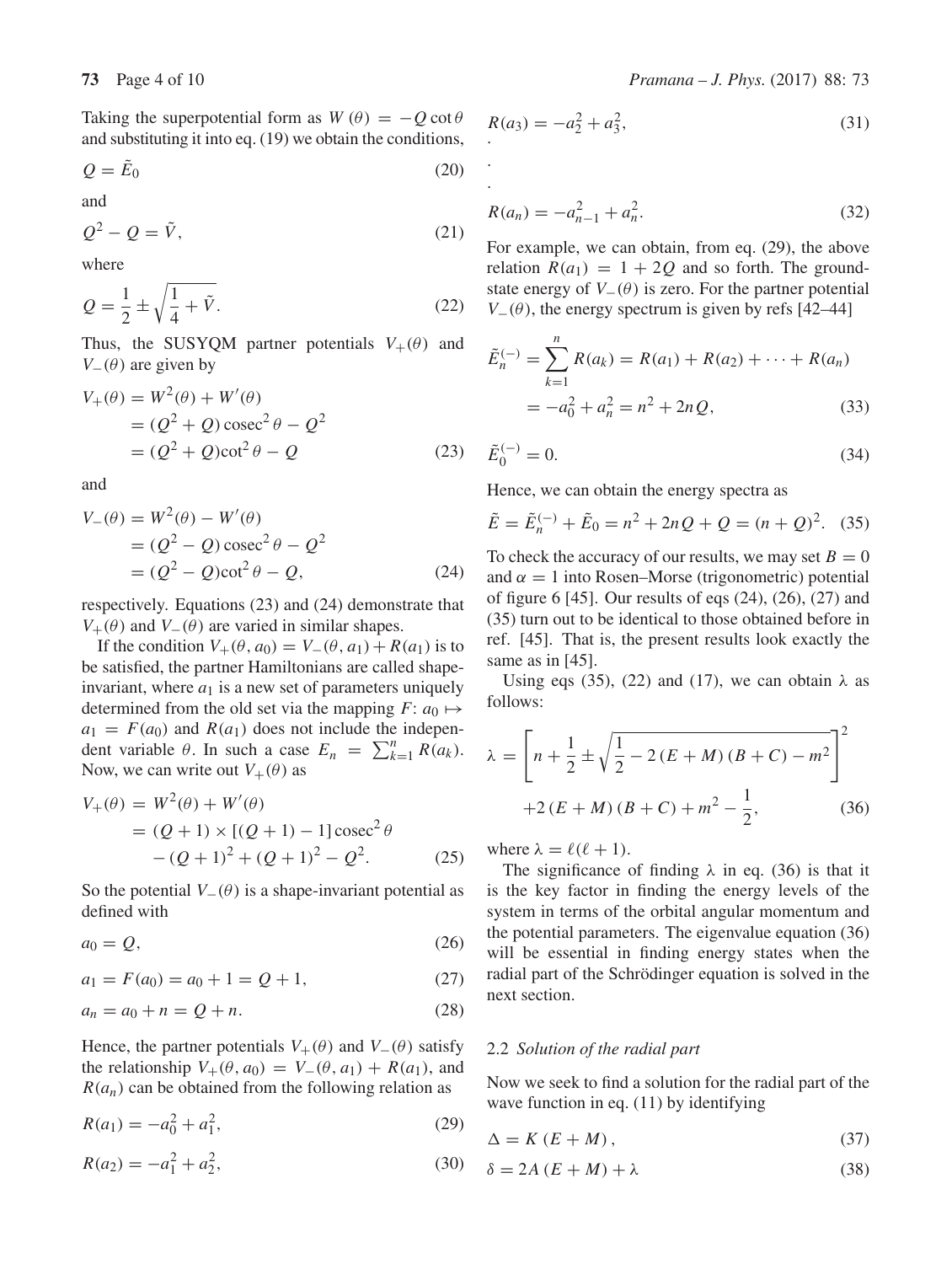and

$$
\tilde{E} = E^2 - M^2. \tag{39}
$$

Then, the radial part of the equation can be rewritten in a more compact form:

$$
\left[-\frac{\mathrm{d}^2}{\mathrm{d}r^2} + V_{\text{eff}}(r)\right]R(r) = \tilde{E}R(r),\tag{40}
$$

where

$$
V_{\text{eff}}(r) = \frac{\delta}{r^2} + \Delta r^2. \tag{41}
$$

Considering eq. (40), one may introduce the following operators [39,40]:

$$
\hat{A} = \frac{d}{dr} - W(r), \quad \hat{A}^{+} = -\frac{d}{dr} - W(r),
$$
\n(42)

where  $W(r)$  is the radial superpotential. In the SUSYOM formalism [38–41], we can write down the radial part of the ground-state lower spinor component  $R_0(r)$  as

$$
R_0(r) = \exp\left(-\int W(r)dr\right) \tag{43}
$$

which is inserted in eq. (40) to provide the Riccati equation

$$
W^{2}(r) - W'(r) = V_{\text{eff}}(r) - \tilde{E}_{0}
$$
\n(44)

for which we assume the superpotential of the simple form

$$
W(r) = \Delta r + \frac{\delta}{r}.\tag{45}
$$

For a solution satisfying the Riccati equation, the following restrictions on the ansatz parameters

$$
\Delta^{2} = K (E + M),\n\delta^{2} + \delta = 2A (E + M) + \lambda,\n2\delta\Delta - \Delta = -\tilde{E}_{0},
$$
\n(46)

are to be satisfied. After solving the set of equations in (46), the parameters  $\delta$ ,  $\Delta$  and  $\tilde{E}_0$  are found to have the forms

$$
\delta = -\frac{1}{2} \left( 1 + \sqrt{1 + 4(2A(E + M) + \lambda)} \right),
$$
  
\n
$$
\Delta = \sqrt{K(E + M)}, \quad \tilde{E}_0 = \Delta (1 - 2\delta).
$$
 (47)

Obviously, we have chosen the negative solution as the appropriate solution of the quadratic equation in  $\delta$  so that we can get a positive physical energy state  $E_0$ .

We can now construct the two supersymmetric partner potentials as

$$
V_{+}(r) = W^{2}(r) + W'(r) = \frac{\delta(\delta - 1)}{r^{2}} + \Delta^{2}r^{2} + 2\delta\Delta + \Delta
$$
\n(48)

and

$$
V_{-}(r) = W^{2}(r) - W'(r) = \frac{\delta(\delta + 1)}{r^{2}} + \Delta^{2}r^{2} + 2\delta\Delta - \Delta.
$$
\n(49)

The above two partner potentials possess the following relationship:

$$
V_{+}(r, a_0) = V_{-}(r, a_1) + R(a_1), \tag{50}
$$

where  $a_0 = \delta$ ,  $a_1 = f(a_0) = a_0 - 1 = \delta - 1$  and the remainder can be followed with equation  $R(a_1)$  =  $4\Delta(a_0 - a_1)$ . From eq. (50), we know that the two partner potentials  $V_+(r)$  and  $V_+(r)$  are shape-invariant potentials in the sense of ref. [42] and they have similar shapes. Using the shape-invariance approach [42] to determine the energy spectra, the ground-state energy of  $V_-(r)$  is zero, that is,  $\tilde{E}_0^{(-)} = 0$ . For the partner potential  $V_-(r)$ , the energy spectrum is given by [28,42–44]

$$
\tilde{E}_n^{(-)} = \sum_{k=1}^n R(a_k)
$$
  
=  $R(a_1) + R(a_2) + \cdots + R(a_n)$   
=  $4\Delta (a_0 - a_1) + 4\Delta (a_1 - a_2) + 4\Delta (a_2 - a_3)$   
+  $\cdots + 4\Delta (a_{n-1} - a_n) = 4\Delta [\delta - (\delta - n)]$   
=  $4n\Delta$ ,  $n = 0, 1, 2, \dots$  (51)

This leads us to the expression

$$
\tilde{E}_n = \tilde{E}_0 + \tilde{E}_n^{(-)} = \Delta (1 - 2\delta) + 4n\Delta,
$$
  
\n
$$
E^2 - M^2 = \sqrt{K(E + M)}
$$
  
\n
$$
\times [2 + \sqrt{1 + 4(2A(E + M) + \lambda)}]
$$
  
\n
$$
+ 4n\sqrt{K(E + M)}.
$$
\n(52)

Therefore, we can obtain the energy eigenvalue equation as

$$
E^{2} - M^{2} = 2\sqrt{K(E+M)}
$$

$$
\times \left[2n + 1 + \sqrt{\frac{1}{4} + 2A(E+M) + \lambda}\right],
$$
(53)

with the quantum number  $n = 0, 1, 2, \dots$ 

It is worthy to note that when  $\lambda = \ell(\ell + 1)$ , eq. (53) reduces to eq. (41) of ref. [35] which was obtained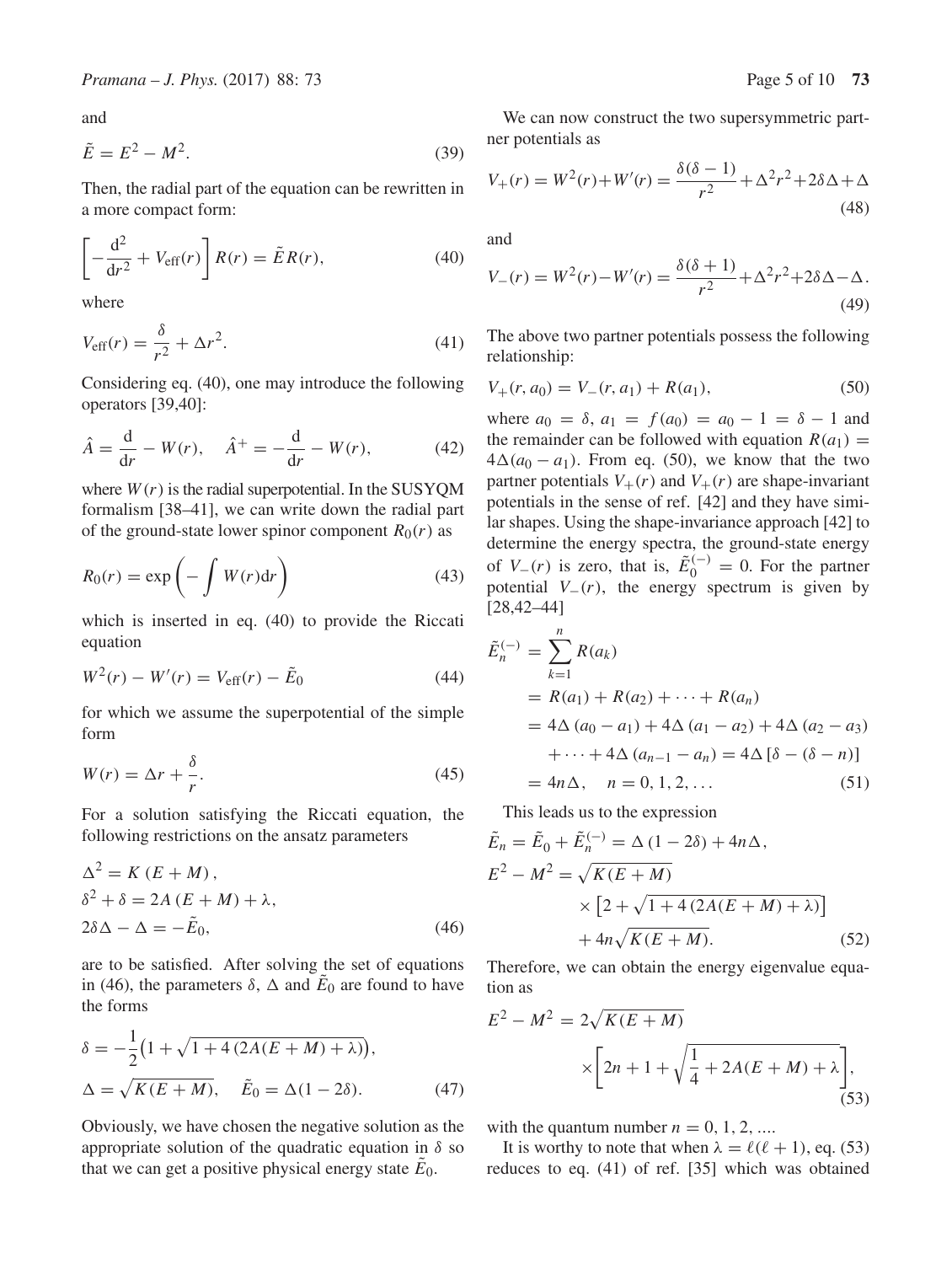before for the potential (1) using the standard associated Legendre differential equation. Therefore, after making use of eqs (36) and (53), the energy states of the potential (1) can be easily found as

$$
E-M = 2\frac{\sqrt{K}}{\sqrt{E+M}} \left\{ 2n + 1 + \left\{ \frac{1}{4} + 2A(E+M) + \left[ n + \frac{1}{2} \pm \sqrt{\frac{1}{2} - 2(E+M)(B+C) - m^2} \right]^2 \right\}
$$
  
+2(E+M)(B+C) + m<sup>2</sup> -  $\frac{1}{2}$   $\left\}^{1/2}$  (54)

In figures 5–8, we show the behaviour of the spinsymmetric energy eigenvalues vs. the potential parameters  $A$  and  $K$  for various states of the quantum number  $n = 1, 2, 3$ . Figure 5 shows the influence of parameter K on the energy spectrum  $E_s$ . It is obvious that energy approximately increases with the increase in the parameter A for  $K = 5.0, 5.5, 6.0$  and when we take the state  $n = 1$ . We also see that the energy increases with the increase in the quantum number  $n$  from 1 to 3 when  $K = 5$ .

In figure 6, we also show the influence of parameter B on the energy spectrum  $E_n$ . It is obvious that the energy increases vs. the parameter A with the decrease in azimuthal quantum number  $m = 2, 0, -2$ and the energy decrease with the decreasing values of *B*, i.e.,  $-0.48$ ,  $-0.49$ ,  $-0.50$  for  $m = 2$ . We also see



**Figure 5.** The spin-symmetric energy states of the RSPHO potential vs. A for different values of  $n$  and  $K$ .

that the energy has pseudolinear decreases with the increase in the azimuthal quantum number, i.e., for  $m = -2, 0, 2$ . Furthermore, in figure 7, we show the influence of the parameter A on the energy spectrum  $E_n$ . We see that the energy increases with the increase in the value of parameter A for increasing values of A, i.e., 5.0, 5.5, 6.0 when  $n = 1$ . We also see that the energy increases linearly with the quantum number  $n = 1, 2, 3$  when  $A = 5$ . Finally, in figure 8, we



**Figure 6.** The spin-symmetric energy states of the RSPHO potential vs. A for different values of m and B.



**Figure 7.** The spin-symmetric energy states of the RSPHO potential vs.  $K$  for different values of  $n$  and  $A$ .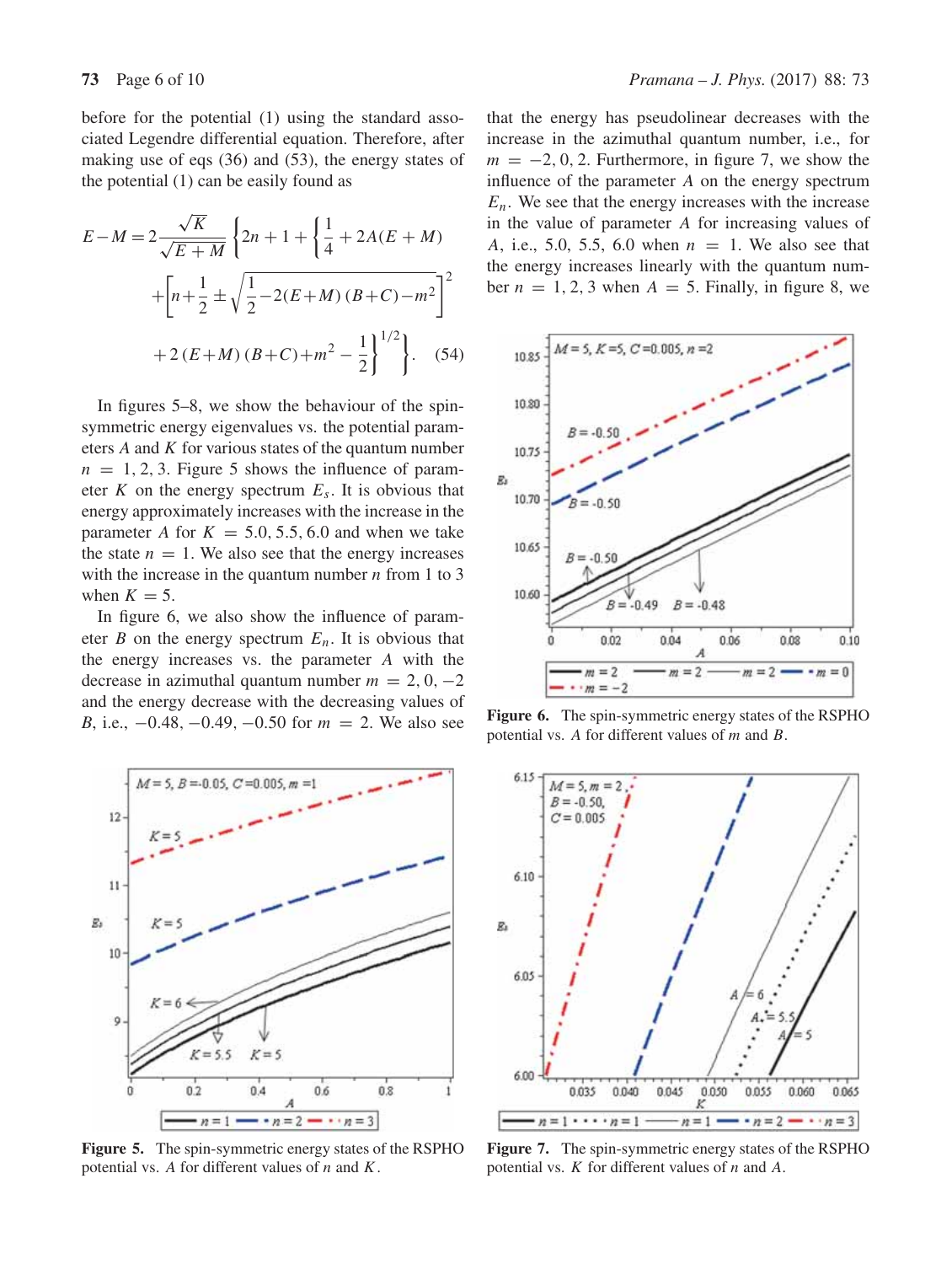

**Figure 8.** The spin-symmetric energy states of the RSPHO potential vs.  $K$  for different values of  $m$  and  $B$ .

show the influence of parameter  $B$  on the energy levels  $E_n$ . We see that the energy decreases linearly with the increase in parameter  $K$  for different values of  $B$ , i.e.,  $-0.40$ ,  $-0.45$ ,  $-0.50$  when  $m = 2$ . We also notice that the energy increases with the decrease of azimuthal quantum number  $m = 0, 1, 2$  when  $B = -0.50$ .

We give some numerical results for spin-symmetric energy state in table 1.

Table 1 presents the calculated energy states with the change in parameter while fixing the other parameters as  $B = -0.05$ ,  $K = 5$ ,  $C = 0.005$  and  $M = 0.5$  fm<sup>-1</sup>.

**Table 1.** The spin-symmetric energy states for various values of A when  $B = -0.05$ ,  $K = 5.0$ ,  $C = 0.005$  and  $M = 5.0$  fm<sup>-1</sup>.

| n | $\boldsymbol{m}$ | A   | $E_s$       | $\boldsymbol{n}$ | $\boldsymbol{m}$ | $E_s$       |
|---|------------------|-----|-------------|------------------|------------------|-------------|
|   | 0                | 6   | 14.38516214 | 1                |                  | 14.36707671 |
|   |                  | 6.5 | 14.68410842 |                  |                  | 14.66709513 |
|   |                  |     | 14.97241387 |                  |                  | 14.95634685 |
|   |                  | 7.5 | 15.25115354 |                  |                  | 15.23592854 |
|   | $\mathbf{0}$     | 6   | 15.43922930 | $\mathcal{L}$    | 1                | 15.41239928 |
|   |                  | 6.5 | 15.72755149 |                  |                  | 15.70222204 |
|   |                  | 7   | 16.00603750 |                  |                  | 15.98203989 |
|   |                  | 7.5 | 16.27564844 |                  |                  | 16.25284192 |
|   | ∩                | 6   | 16.46852268 | 3                | 1                | 16.43488023 |
|   |                  | 6.5 | 16.74677536 |                  |                  | 16.71490807 |
|   |                  | 7   | 17.01595171 |                  |                  | 16.98566875 |
|   |                  | 6.5 | 17.27690633 |                  |                  | 17.24804736 |
|   |                  |     |             |                  |                  |             |

At first, the energy splitting increases with increasing A and when we set  $m = 0$ , we find that the energy splitting increases with increasing  $n$  values and it is becoming slightly smaller by increasing the value of  $m$ . In fact, the energy splitting decreases with increasing m. We conclude that when  $m = 0$  the angular part is related only to the change in parameter values of B and C. Hence, it does not have much effect on our calculations of energy states. However, when  $m > 0$ , the energy states decrease by a smaller amount than the ones obtained when  $m = 0$ .

We have noticed a similar effect on the energy states while changing the parameter A. However, the essential feature is that the effect of this change is quite smaller than that made while changing the parameter  $K$ . This is due to the fact that the parameter  $K$  is the coefficient of harmonic oscillatory part while the parameter A is the coefficient of pseudoharmonic oscillatory part in RSPHO potential  $(1)$ . That is, the contribution of K is larger than A on the energy. On the other hand, to find a non-relativistic solution, we make the following simple mapping of parameters as  $E-M \approx E_{NR}$ ,  $E+M \approx 2\mu$ , and in accordance with the relativistic energy equation (54) and choosing  $\xi = \mu (C + B)$ , we have

$$
E_{NR} = \frac{\sqrt{2K}}{\sqrt{\mu}} \left\{ 2n + 1 + \left\{ \frac{1}{4} + 4A\mu \right. \\ + \left[ n + \frac{1}{2} \pm \sqrt{\frac{1}{2} - 4\xi - m^2} \right]^2 + 4\xi + m^2 - \frac{1}{2} \right\}^{1/2} \right\}.
$$
\n(55)

On the other hand, to investigate the thermodynamic properties, we need to calculate the energy so that all thermodynamic quantities of the present nonrelativistic model can be obtained in a systematic way. So we should first calculate the partition function Z at a finite temperature  $T$ , through the Boltzmann factor given by  $Z = \sum_{n=0}^{\infty} e^{-\beta E_n t}$  where  $\beta = 1/k_B T$  with  $k_B$  the Boltzmann constant. Hence, the partition function Z reads as

$$
Z = \sum_{n=0}^{\infty} \exp\left(-\frac{\beta\sqrt{2K}}{\sqrt{\mu}} \left\{2n+1+\left\{\frac{1}{4}+4A\mu\right.\right.\right.+\left[n+\frac{1}{2}\pm\sqrt{\frac{1}{2}-4\xi-m^2}\right]^2\right.+4\xi+m^2-\frac{1}{2}\left.\right\}^{1/2}\right\}.
$$
 (56)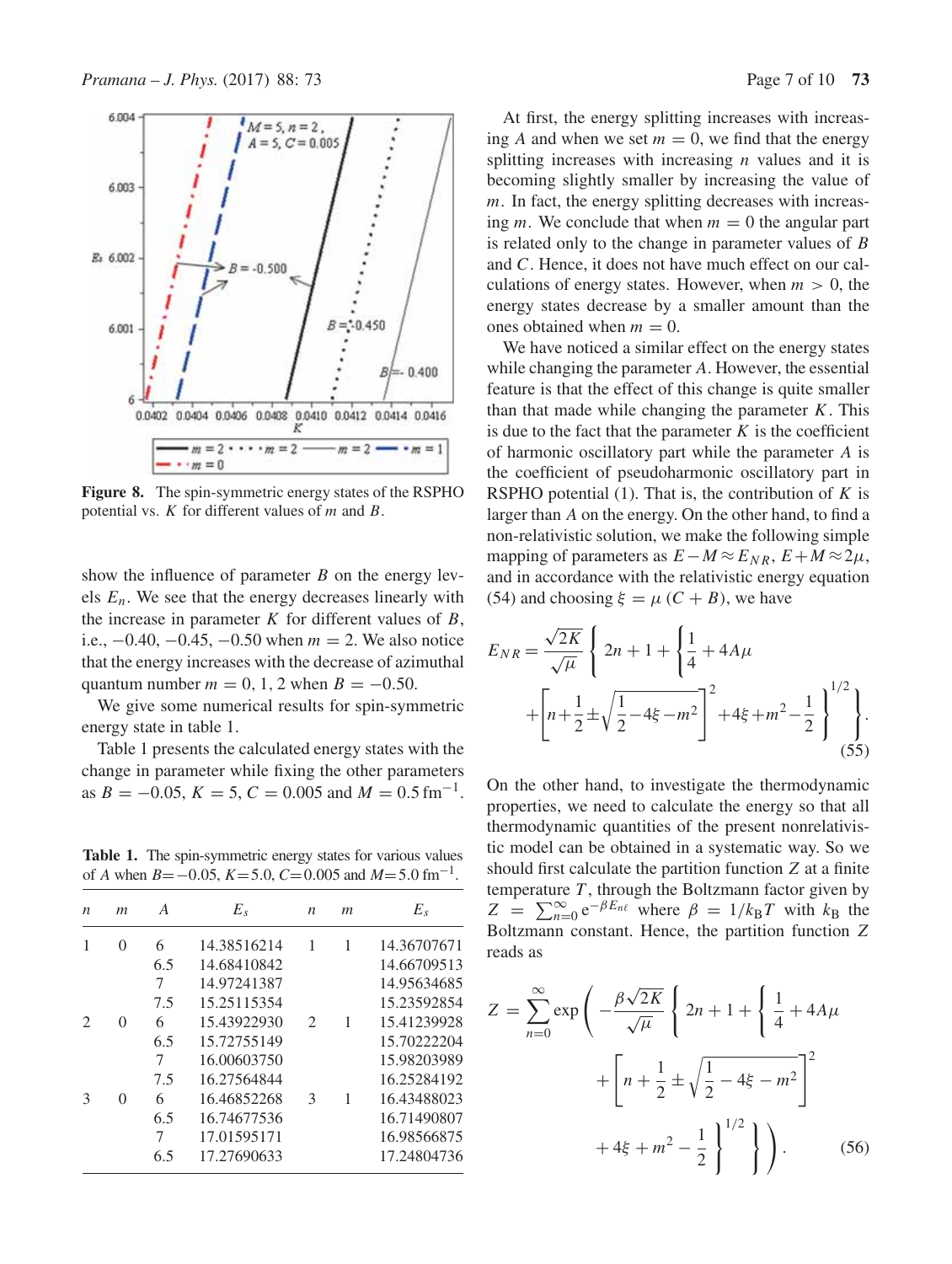The other thermodynamic properties of the system can be easily found from the partition function. In fact, any other parameter that might contribute to the energy should also appear in the argument of Z [46], such as Helmholtz free energy  $F$  which is alternatively defined as  $F = -\ln(Z)^N/\beta$ , the mean energy  $U = -\partial \ln Z / \partial \beta$ . The entropy is related to other quantities via  $S = -\frac{\partial F}{\partial T}$  and the specific heat for higher temperatures can be found through  $C = \partial U / \partial T$ . Therefore, using the above equations, we can easily find the other thermodynamic quantities. We can also find the wave functions of the radial part, in the spin symmetric case, through the relation [35]

$$
R(r) = N e^{-\eta^2/2} \eta^{L+1} \times {}_1F_1\left(-n, L + \frac{3}{2}, \eta^2\right), \tag{57}
$$

where N is the normalization constant,  $\eta$  $r \sqrt[4]{(E+M) K}$  and  $L(L+1) = 2 (E+M) A + \lambda$ .

The Dirac wave equation in the pseudospin symmetry when  $S(r) = -V(r)$  takes the form

$$
[p^{2} + 2(E - M) V(r)]\varphi(\vec{r}) = [E^{2} - M^{2}]\varphi(\vec{r}), (58)
$$

with the lower spinor component of the Dirac equation,

$$
\varphi(\vec{r}) = \frac{(\vec{\sigma} \cdot \vec{p})}{E - M} \chi(\vec{r}).
$$
\n(59)

This pseudospin symmetry can be easily found by simply making the mapping transformations:

$$
\varphi(r) \to \chi(r), \quad \chi(r) \to -\varphi(r)
$$
  

$$
V(r) \to -V(r), \quad E \to -E.
$$
 (60)

Hence, the pseudospin symmetric radial wave functions can be obtained by substituting  $\eta = r \sqrt[4]{(E - M)K}$ and  $L(L + 1) = 2(E - M)A + \lambda$  into eq. (57). Further, the eigenvalue equation of the potential (1) can be obtained as

$$
E-M = 2\sqrt{\frac{-K}{E+M}} \left\{ 2n + 1 + \left\{ \frac{1}{4} - 2A(E+M) + \left[ n + \frac{1}{2} \pm \sqrt{\frac{1}{2} + 2(E+M)(B+C) - m^2} \right]^2 \right\}
$$

$$
-2(E+M)(B+C) + m^2 - \frac{1}{2} \left\}^{1/2} \right\}.
$$
 (61)

For the sake of completeness, we plot figures 9 and 10 to show the relationship between the pseudospin energy states with the potential parameters and the two quantum numbers  $n$  and  $m$ .



**Figure 9.** The pseudospin-symmetric energy states of the RSPHO potential vs. A for different values of  $n$  and  $K$ .



Figure 10. The pseudospin-symmetric energy states of the RSPHO potential versus A for different values of n and B.

Further, we show the plot of the energy states against B for different values of A and  $n$  in figure 11 and in figure 12 the plot of energy states vs. B for different values of  $m$  and  $K$  with  $m$ .

Also, in table 2, we calculate the energy states by changing the parameter while fixing the other parameters as  $B = 0.50$ ,  $K = -5.0$ ,  $C = 0.005$  and  $M = 3.0$  fm<sup>-1</sup>.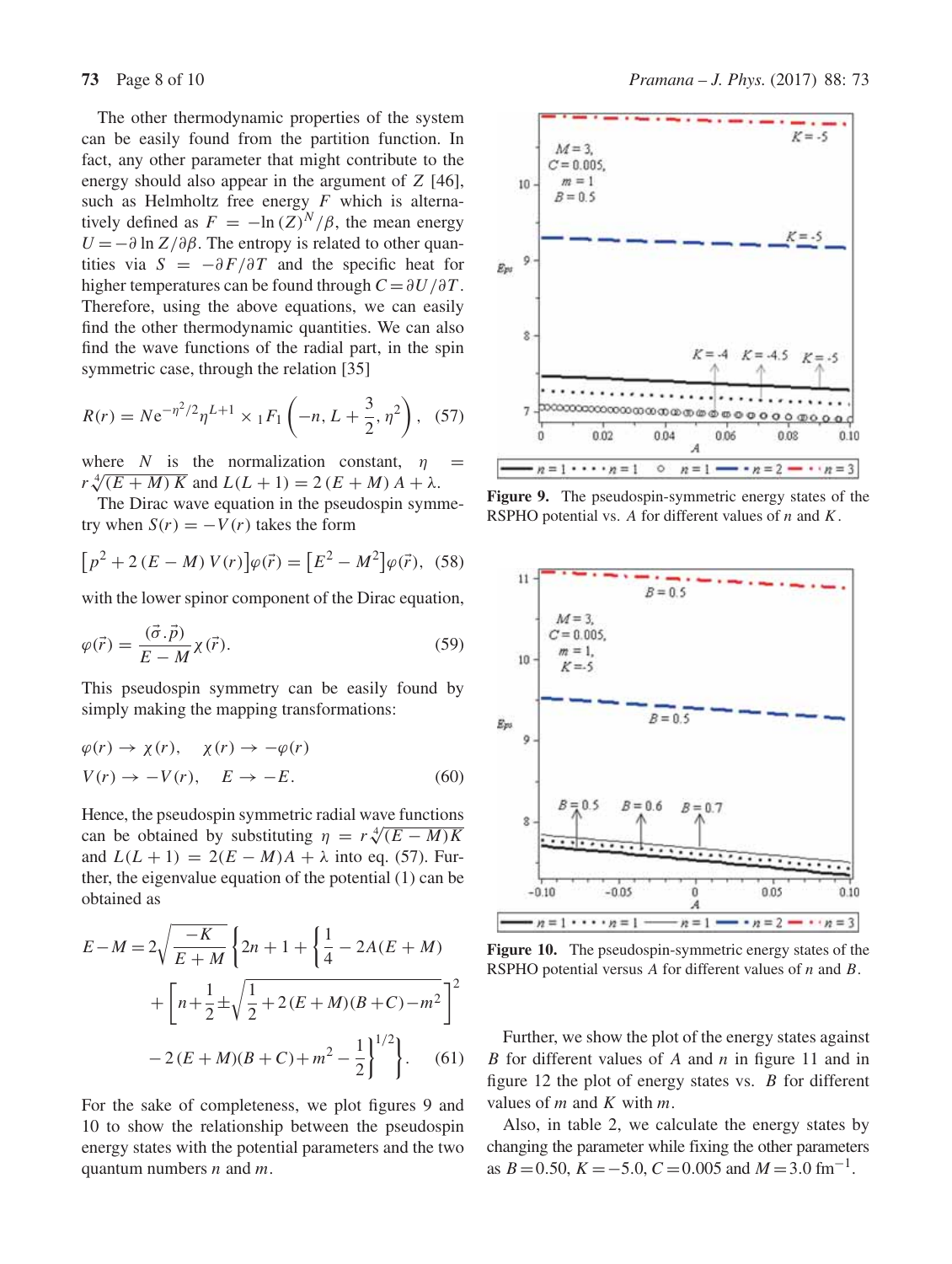

**Figure 11.** The pseudospin-symmetric energy states of the RSPHO potential vs.  $B$  for different values of  $n$  and  $A$ .



**Figure 12.** The pseudospin-symmetric energy states of the RSPHO potential vs.  $B$  for different values of  $m$  and  $K$ .

We see that, the energy splitting decreases with increasing A and when  $m = 0$ , we find that the energy splitting increases with increasing  $n$  and it is becoming slightly smaller by increasing the value of  $m$ . In fact, the energy splitting decreases by increasing the value of  $m$ . The first look demonstrates the approximately similar behaviour with the spin-symmetric case. The spacing between states becomes dense or far apart depending on the parameter values and the type of symmetry studied.

Table 2. Pseudospin symmetric energy states for various values of A when  $B = 0.5$ ,  $K = -5.0$ ,  $C = 0.005$  and  $M = 3.0$  fm<sup>-1</sup>.

| n              | $\mathfrak{m}$ | $\boldsymbol{A}$ | $E_{\rm ps}$ | $\boldsymbol{n}$ | m | $E_{\rm ps}$ |
|----------------|----------------|------------------|--------------|------------------|---|--------------|
| 1              | $\overline{0}$ | $-5$             | 12.12523736  | 1                | 1 | 12.11721311  |
|                |                | $-4.5$           | 11.80243939  |                  |   | 11.79377306  |
|                |                | $-4$             | 11.46422548  |                  |   | 11.45480142  |
|                |                | $-3.5$           | 11.10808771  |                  |   | 11.09775436  |
|                |                | $-3$             | 10.73074788  |                  |   | 10.71930066  |
|                |                | $-2.5$           | 10.32777781  |                  |   | 10.31492990  |
| $\overline{2}$ | $\theta$       | $-5$             | 13.39533062  | $\overline{2}$   | 1 | 13.38420577  |
|                |                | $-4.5$           | 13.09302649  |                  |   | 13.08111418  |
|                |                | $-4$             | 12.77772112  |                  |   | 12.76489504  |
|                |                | $-3.5$           | 12.44751045  |                  |   | 12.43360952  |
|                |                | $-3$             | 12.09996935  |                  |   | 12.08478306  |
|                |                | $-2.5$           | 11.73192618  |                  |   | 11.71517108  |
| $\overline{2}$ | $\overline{2}$ | $-5$             | 12.09120093  | $\overline{2}$   | 3 | 13.34829750  |
|                |                | $-4.5$           | 11.76561159  |                  |   | 13.04258166  |
|                |                | $-4$             | 11.42409353  |                  |   | 12.72330610  |
|                |                | $-3.5$           | 11.06397676  |                  |   | 12.38840990  |
|                |                | $-3$             | 10.68174211  |                  |   | 12.03524372  |
|                |                | $-2.5$           | 10.27258506  |                  |   | 11.66030252  |
| 3              | $\theta$       | $-5$             | 14.60737113  | 3                | 1 | 14.59415692  |
|                |                | $-4.5$           | 14.32247694  |                  |   | 14.30842578  |
|                |                | $-4$             | 14.02646655  |                  |   | 14.01145778  |
|                |                | $-3.5$           | 13.71786529  |                  |   | 13.70174843  |
|                |                | $-3$             | 13.39483629  |                  |   | 13.37741997  |
|                |                | $-2.5$           | 13.05504166  |                  |   | 13.03607652  |
| 3              | $\overline{2}$ | $-5$             | 14.55167438  |                  |   |              |
|                |                | $-4.5$           | 14.26316729  |                  |   |              |
|                |                | $-4$             | 13.96301237  |                  |   |              |
|                |                | $-3.5$           | 13.64960113  |                  |   |              |
|                |                | $-3$             | 13.32091179  |                  |   |              |
|                |                | $-2.5$           | 12.97434270  |                  |   |              |
|                |                |                  |              |                  |   |              |

### **3. Discussions and conclusions**

In this work, we solved approximately the Dirac equation with spin and pseudospin symmetries for the RSPHO potential (1) by using the SUSYQM formalism. Approximate bound-state energy eigenvalues and their associated two-component spinors of the Dirac particle are obtained in the presence of the spin and pseudospin symmetries. Our relativistic solution can be reduced to its non-relativistic limits once we make some appropriate mapping of parameters. Further, we also briefly discussed the thermodynamic properties of the resulting non-relativistic model.

Our numerical energy eigenvalues are obtained by taking some arbitrary numerical values of the parameters K and A and fixing the other parameters in the potential (1) for various principal and quantum